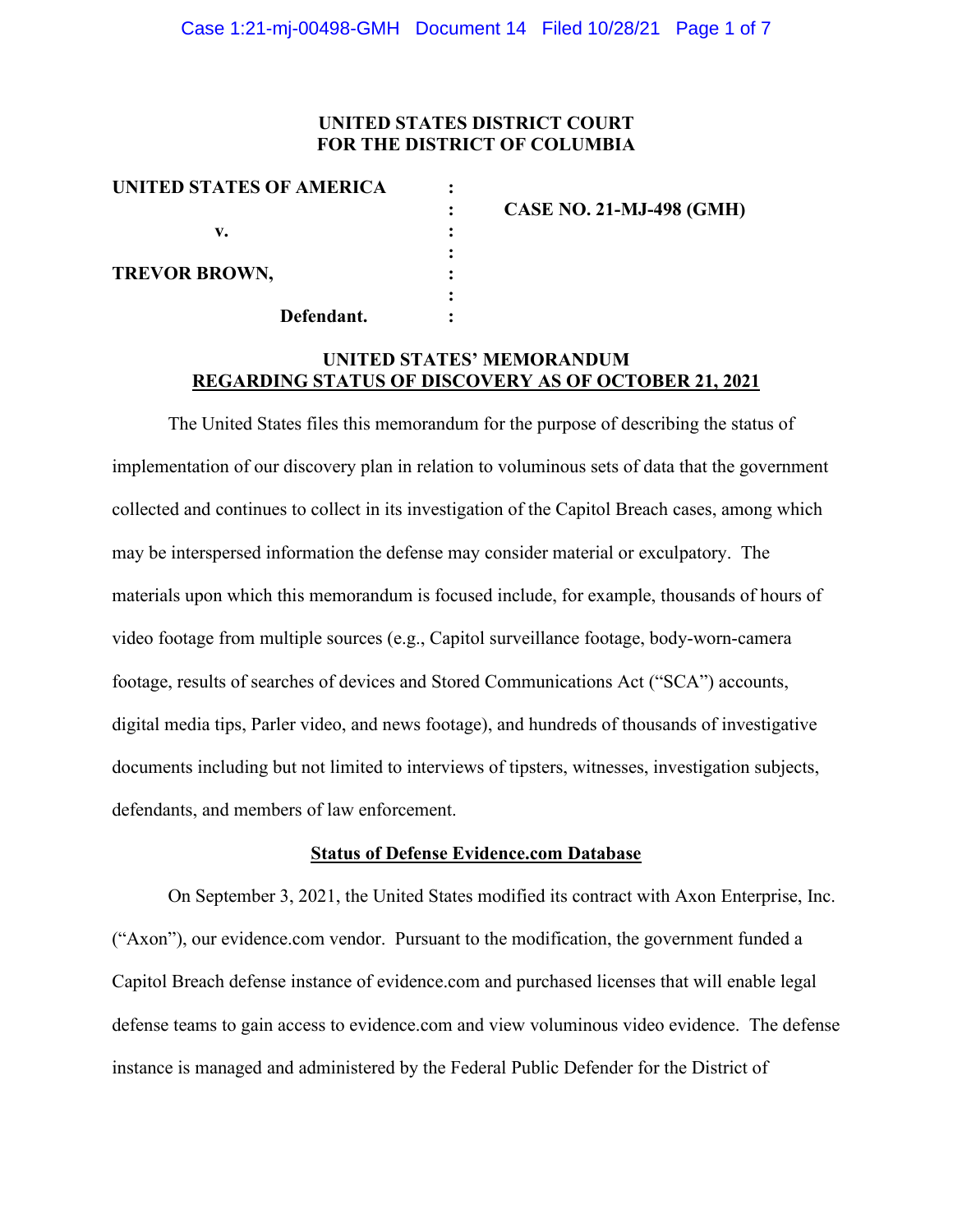### Case 1:21-mj-00498-GMH Document 14 Filed 10/28/21 Page 2 of 7

Columbia ("FPD"), who is acting as the Discovery Liaison for defense counsel in Capitol Breach cases, and the government has no ability to log into or retrieve information from the defense instance.

In conjunction with the Defender Service's National Litigation Support Team, FPD created a structure for distributing and tracking evidence.com licenses for defense counsel. As of October 18, 2021, FPD has sent emails to all Capitol Breach defense counsel with instructions on how to request a license for the legal defense team to view videos in evidence.com. FPD also developed a "Quick Start Guide" that it simultaneously circulated to all Capitol Breach defense counsel, with instructions for registering an account, logging into evidence.com, and further describing how video discovery may be shared with their clients through the evidence.com platform consistent with the standard Capitol Breach protective order.

### **Status of Production of Video Footage**

The following video footage has been shared to the defense instance of evidence.com and is accessible to any Capitol Breach defense counsel who requests a license:

- 16,925 U.S. Capitol Police ("USCP") Closed Circuit Video ("CCV") files consisting of approximately 4,800 hours (over four terabytes) of footage from 515 cameras located inside the U.S. Capitol Visitor Center and on the Capitol grounds. To assist the defense in locating relevant USCP CCV, we have also produced (via USAfx) 15 camera maps of the interior of Capitol Visitor's Center and the interior of the Capitol.
- 1,676 Metropolitan Police Department ("MPD") body-worn-camera ("BWC") files consisting of approximately 1,600 hours of footage recorded by over 900 officers between 1:00 p.m. and 6:00 p.m. on January 6, 2021. To assist the defense in locating officers who may have recorded body-worn-camera footage at a particular location and time, we also produced (via USAfx) a spreadsheet created by the Discovery Team based on MPD radio Global Positioning Satellite records.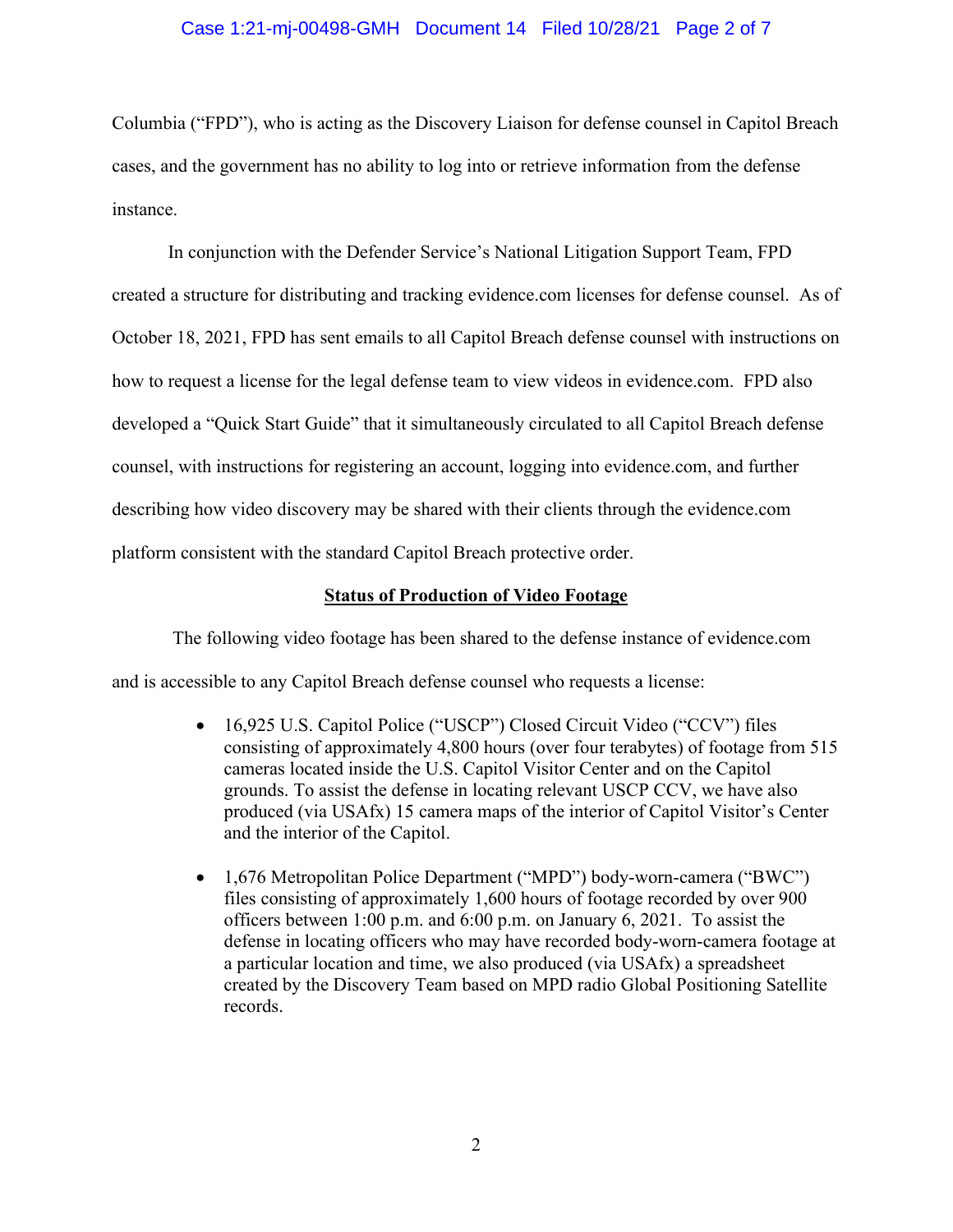## **Status of Defense Relativity Workspace**

On October 13, 2021, the United States modified its contract with Deloitte Financial Advisory Services, LLP ("Deloitte") to fund a Capitol Breach Relativity workspace and purchase licenses that will enable legal defense teams to gain access to the database. FPD is now consulting with Deloitte concerning the construction and organization of the defense workspace and creating a structure for distributing Relativity licenses to defense counsel. FPD will notify Capitol Breach defense counsel on how to obtain Relativity license access once the defense workspace is constructed and organized and is ready to be populated with documents.

# **Status of Production of Documents**

Since our last filing describing the status of discovery as of September 14, 2021, the following materials and a corresponding index have been made available for sharing with Capitol Breach defense counsel via USAfx:

- 42 files that consist of MPD internal investigation reports and exhibits (739 pages);
- 31 files consisting of digital exhibits to previously produced USCP Office of Professional Responsibility ("OPR") reports;<sup>1</sup> and
- USCP radio communications and draft transcripts.

# **Contents of Government Relativity Database**

Our Relativity database currently contains over 33,000 records from USCP, 23,000 records from MPD, and 56,000 records from the FBI's main Capitol Breach file (of which about 29,000 pertain to individual defendants and are likely to overlap with materials already produced in the specific cases to which they are most directly relevant).

<sup>&</sup>lt;sup>1</sup> On September 10, 2021, we made available via USAfx 35 files consisting of 28 reports from USCP OPR investigations of alleged wrongdoing by USCP officers on January 6, 2021.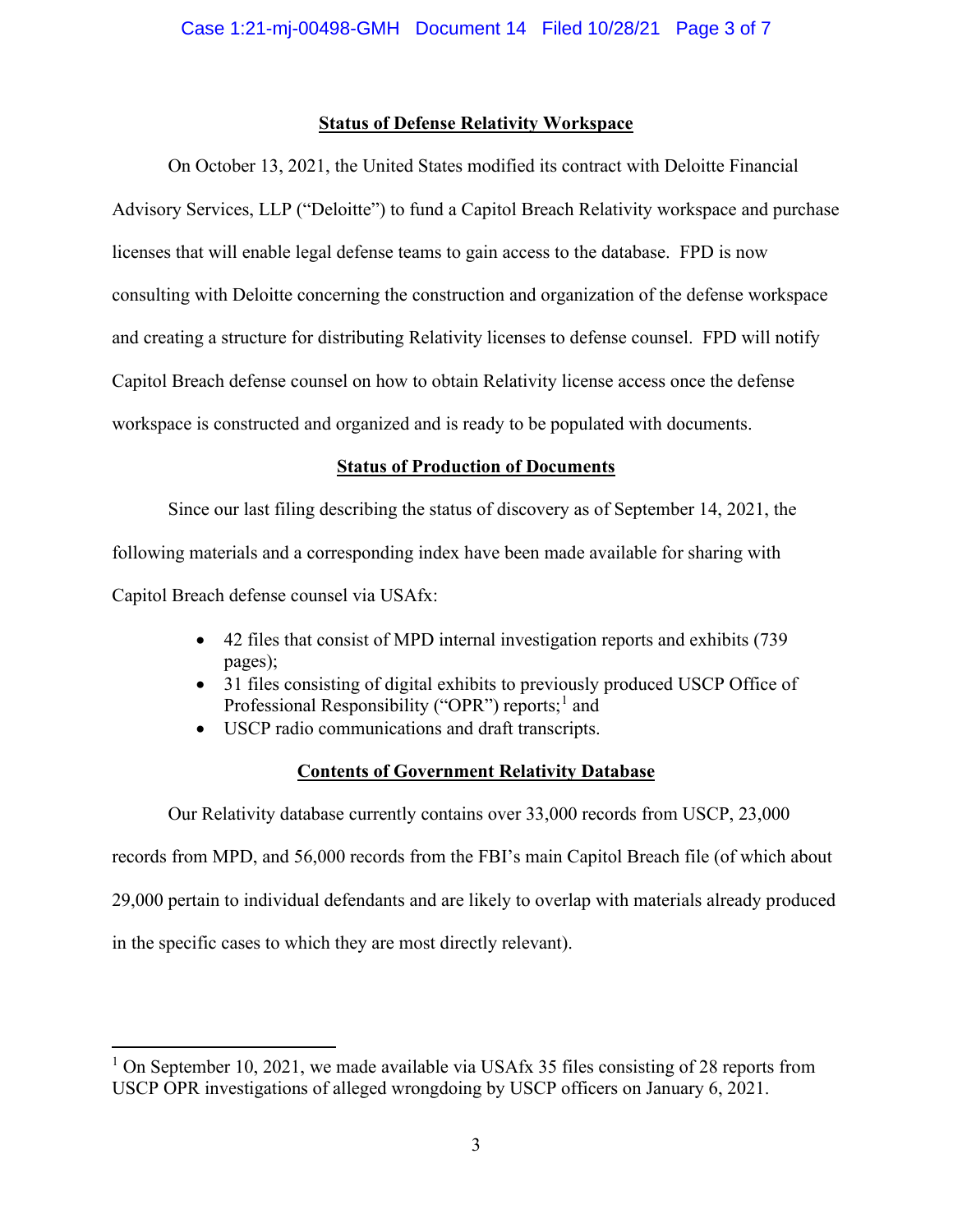## **Manner of Productions Going Forward**

In terms of the manner in which discovery will be produced going forward:

- We will continue to utilize evidence.com to produce voluminous video footage in all Capitol Breach cases.
- Until Relativity access is available to Capitol Breach defense counsel, limited productions such as those described above will continue to be made available to counsel via USAfx, as well as produced to the defense Relativity workspace.
- Once defense counsel have access to Relativity, it will become the primary method for producing voluminous documents. However, we will still continue to make organized productions and issue discovery letters to defense counsel describing materials that have been added to the defense database.
- Certain materials, because of their nature or volume, will only be produced to the defense Relativity workspace. E.g., case-specific discovery that has been provided in *other* defendants' cases and the results of searches of devices and SCA accounts. Those materials will become accessible to defense counsel once FPD distributes licenses for Relativity.

## **Incarcerated Defendants**

In collaboration with FPD, we have developed a proposal to increase access by incarcerated defendants to discovery materials by providing access to e-discovery (by providing limited evidence.com and Relativity access to inmates via wi-fi and increasing the number of computers available for discovery review). FPD and our office had a productive meeting with representatives from the D.C. Department of Corrections ("DOC") about the e-discovery proposal on Wednesday, October 20, 2021. At the meeting, representatives of DOC indicated they would explore with the Director whether a pilot e-discovery program consistent with our proposal, beginning with Capitol Breach defendants, may be implemented consistent with the DOC's security concerns and Internet capacity. We are meeting again on October 27, 2021, at which time we expect to obtain requested technical and logistical information from the DOC that would be essential to implementing our joint proposal.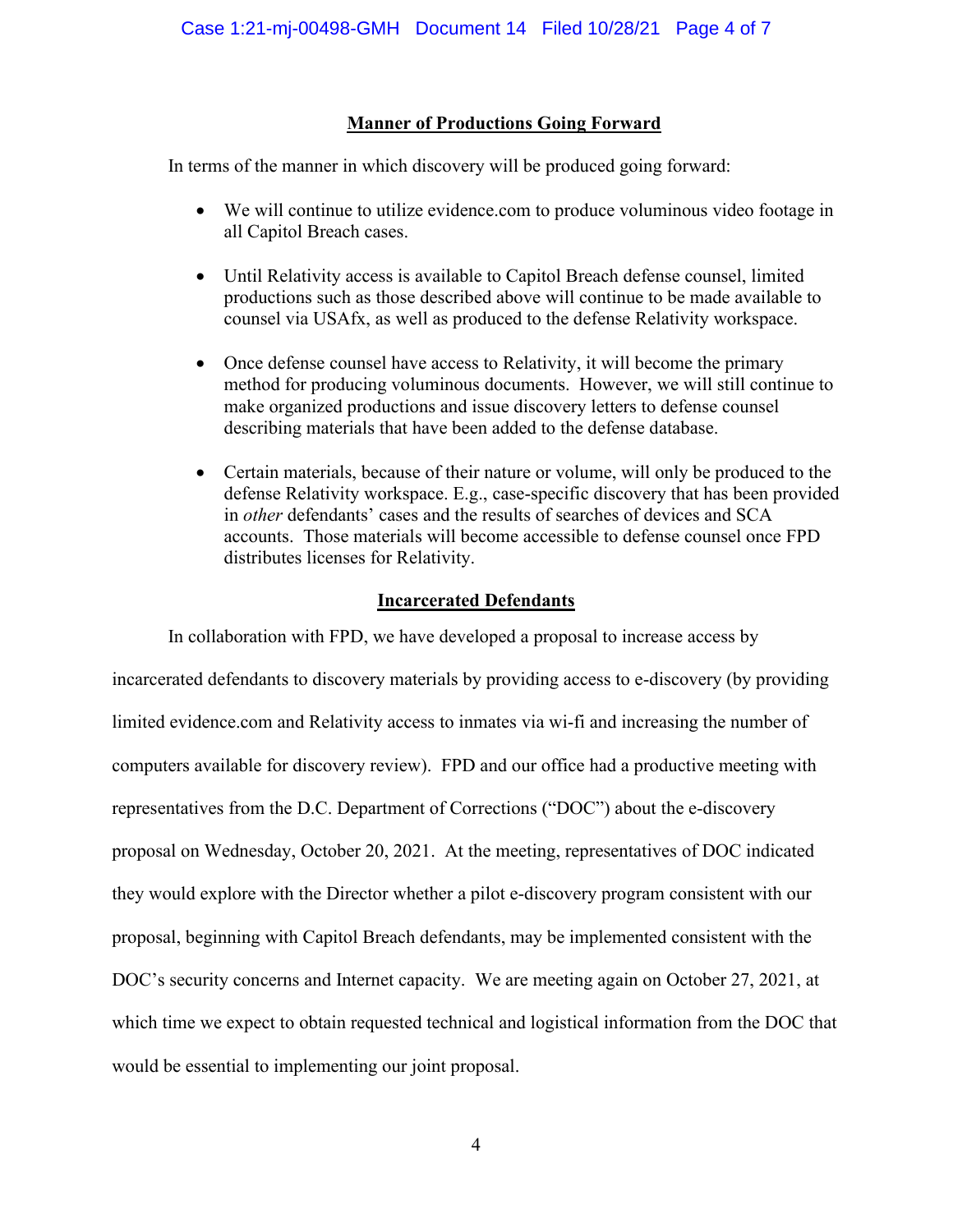Case 1:21-mj-00498-GMH Document 14 Filed 10/28/21 Page 5 of 7

We understand there are four defendants who are currently proceeding *pro se*, three of

whom are detained*.* We are currently developing a plan for access to voluminous materials by

*pro se* defendants and will inform the Court once we have finalized our approach, after

collaboration with FPD.

## **Future Productions**

Among the documents we expect future productions to include are:

- The remainder of USCP CCV (4,204 files), which is mainly comprised of footage that has been deemed Highly Sensitive, e.g., footage of the interior of the Capitol;<sup>2</sup>
- The remainder of MPD BWC footage (largely consisting of footage outside the 1:00 to 6:00 p.m. timeframe), and BWC footage from Arlington County Police (124 files), Fairfax County Police (24 files), Montgomery County Police (60 files), and Virginia State Police (48 files);
- U.S. Secret Service surveillance camera footage (143 videos);
- Video recordings made by officers of MPD's Electronic Surveillance Unit;
- Camera map for Capitol grounds;
- Supplemental exhibits to USCP OPR reports;
- USCP After Action Reports;
- MPD Aerial Surveillance Unit Photos;
- Permits for Demonstrations at the U.S. Capitol;
- Additional MPD internal investigation reports;
- MPD and Virginia State Police radio transmissions;
- Legal process pertaining to the collection of geolocation data from Google, Inc. and various additional providers;
- BWC Spreadsheet and zone maps (work product created to assist in review of BWC footage);
- Statements made by members of law enforcement during interviews arising out of the Capitol Breach investigation;
- Discoverable MPD, USCP and FBI records and memoranda currently (or shortly to be ingested) into Relativity;
- Case-specific discovery of other defendants (i.e., discovery already produced to the defendant for whom it is directly relevant, but which will be made accessible to all defendants);
- Results of searches of devices and SCA accounts; and

 $2$  To be clear, we are not producing via evidence.com footage that constitutes "Security Information" pursuant to 2 U.S.C. § 1979, i.e., the 17 hours of CCV footage that relate to the evacuation of Congressional Members. The disclosure of this footage will be handled separately.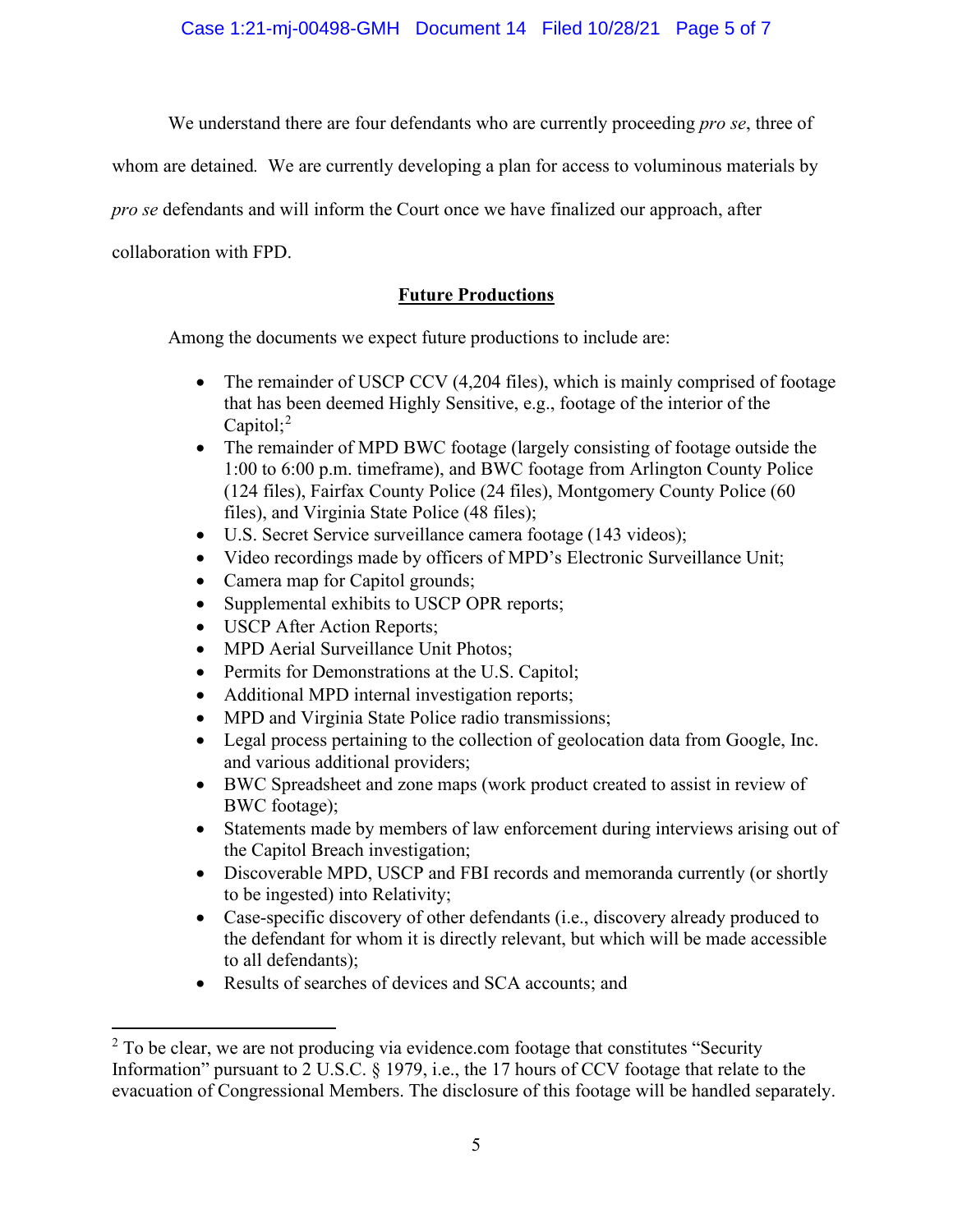• Custodial statements of (other) defendants.

## **Substantial Completion of Discovery**

We understand that the Court would like us to project when production of voluminous

materials will be substantially complete. As an initial matter, to reach the point where we can

assess a potential date of substantial completion, the government has taken and continues to

make substantial efforts, including:

- Appointing a Capitol Breach Discovery Coordinator in January;
- Assembling a Capitol Breach Discovery Team consisting of experienced attorneys, project managers, and litigation technology professionals;
- Collecting information from multiple sources involved in the response to and investigation of the Capitol Breach;
- Collaborating with FPD to develop a standard protective order for Capitol Breach cases;
- Identifying database solutions for making terabytes of video and documents accessible to hundreds of defendants, funding defense databases and obtaining licenses for all Capitol Breach defense counsel, and collaborating with FPD to execute these solutions;
- Reviewing specific discovery requests by defense counsel to ensure the appropriate materials are prioritized for production;
- Creating protocols and procedures to ensure that (a) case-specific discovery is provided, (b) defendants will receive complete copies of unscoped devices and SCA accounts upon request; (c) devices and SCA accounts are systematically filtered for attorney-client communications; and (d) relevant scoped data and custodial interviews will be uploaded to the government's discovery databases for production to all; and
- Creating proposals for increasing access to discovery by incarcerated defendants.

We will soon begin to load into Relativity several hundred thousand FBI records (a

substantial portion of which may not be directly related to any charged defendants). These materials that have been undergoing pre-processing to ensure, among other things, that any materials that might be subject to protection under Federal Rule of Criminal Procedure Rule 6(e) are segregated for processing internally. Once these documents are loaded in Relativity, we will be able to better assess and execute our plan for reviewing them and producing them in discovery. We are also currently engaged in a concerted effort to consolidate scoped search